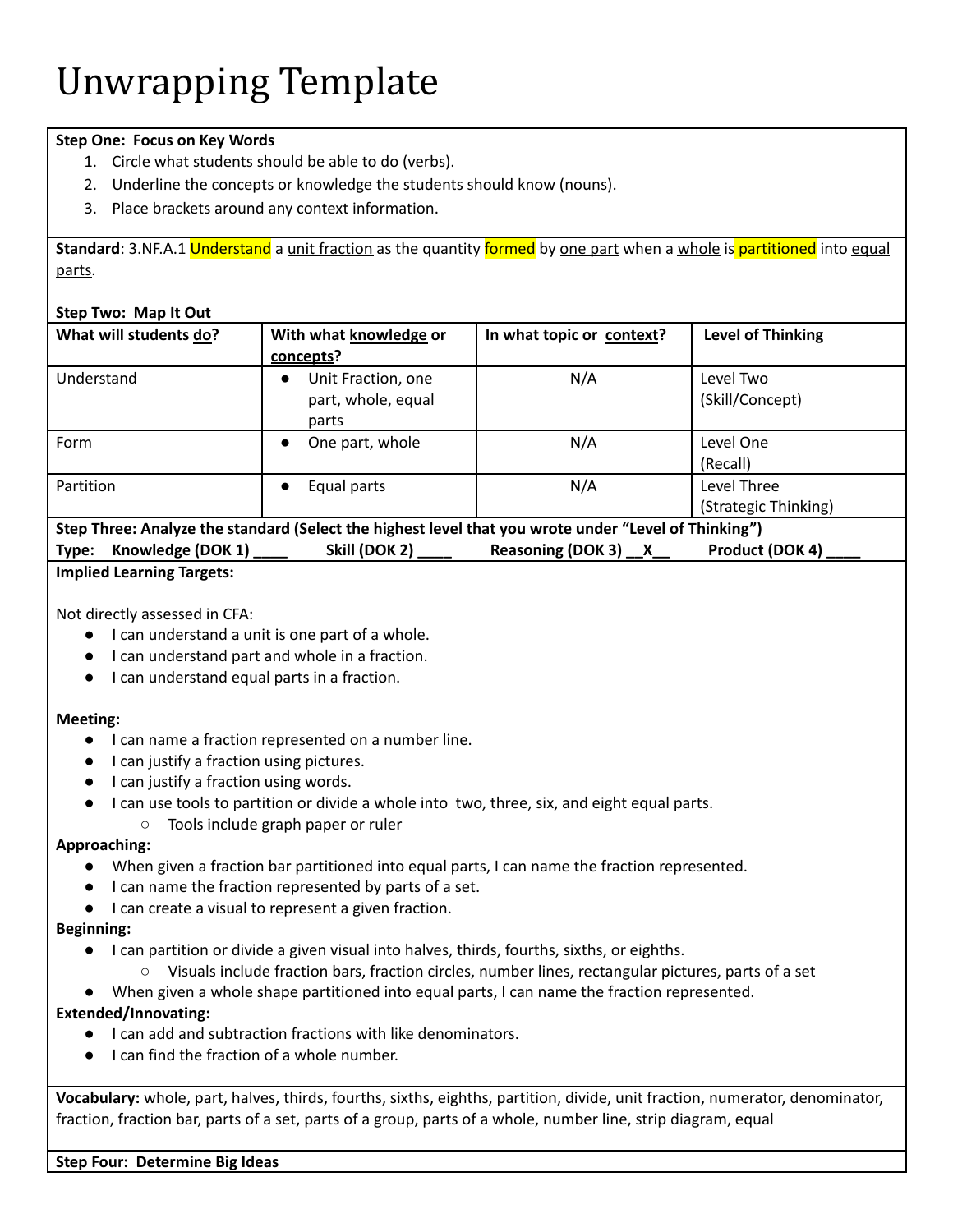- Unit Fractions are dependent on the size of the whole and the number of times the whole is partitioned. **Step Five: Establish Essential Questions to be answered by your instruction.**
	- How does changing the number of pieces an object is partitioned into change the size of each piece?
	- How can you use unit fractions to understand more about fractions?

| <b>Bloom's Taxonomy</b>      | Marzano's Taxonomy                                                                      | Webb's Depth of Knowledge                                    | Daggett - Rigor/Relevance                           |
|------------------------------|-----------------------------------------------------------------------------------------|--------------------------------------------------------------|-----------------------------------------------------|
| Remembering<br>Understanding | Level 1: Retrieval<br>Level 2: Comprehension<br>Level 3: Analysis<br>Level 4: Knowledge | Recall & reproduction (DOK 1)<br>Skills and concepts (DOK 2) | Knowledge/Awaren<br>ess<br>Comprehension<br>2.      |
| Applying<br>Evaluating       | utilization<br>Level 5: Metacognition<br>Level 6: Self-system                           | Strategic thinking/complex<br>reasoning (DOK 3)              | 3.<br>Application<br>4. Analysis<br>Synthesis<br>5. |
| Creating                     | thinking                                                                                | Extended thinking/reasoning<br>(DOK 4)                       | 6. Evaluation                                       |



*Level 1: Recall -* involves basic tasks that require recall of facts or rote reproduction of simple procedures. These kinds of tasks do not require any cognitive effort beyond remembering the right response or formula.

*Level 2: Skills and Concepts -* requires a student to make some decisions about problem solving and procedures. DOK